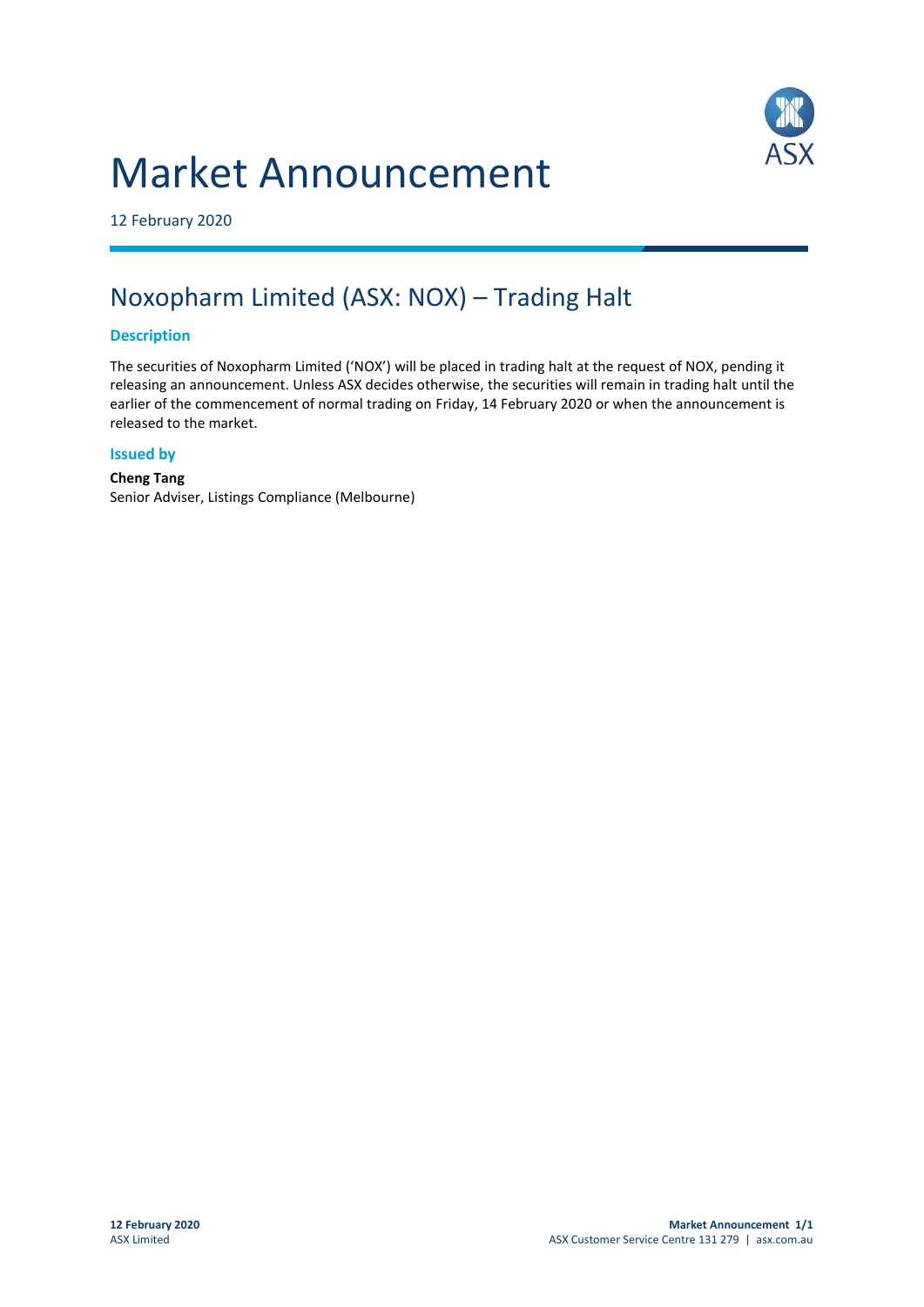

# **Date: 12 February 2020** Sydney, Australia

Ms Cheng Tang Adviser Listings Compliance (Melbourne) ASX Compliance Pty Limited Level 4 Rialto North Tower 525 Collins Street Melbourne VIC 3000

By Email: cheng.tang@asx.com.au By Email: tradinghaltsmelbourne@asx.com.au

Dear Cheng,

# **NOXOPHARM LIMITED – TRADING HALT**

The Company requests a trading halt effective immediately pending the release of an announcement relating to an update on the Company's capital structure, including capital raising program ("Capital Structure").

The trading halt is requested until the earlier of the release of an announcement relating to the Company's Capital Structure or prior to the opening of trading on Friday 14<sup>th</sup> February 2020.

The Company is not aware of any reason why the trading halt should not be granted.

Thank you for your assistance. If you have any questions please contact the Company Secretary, David Franks on 0414 899 897.

Yours faithfully,

David Franks Company Secretary Noxopharm Limited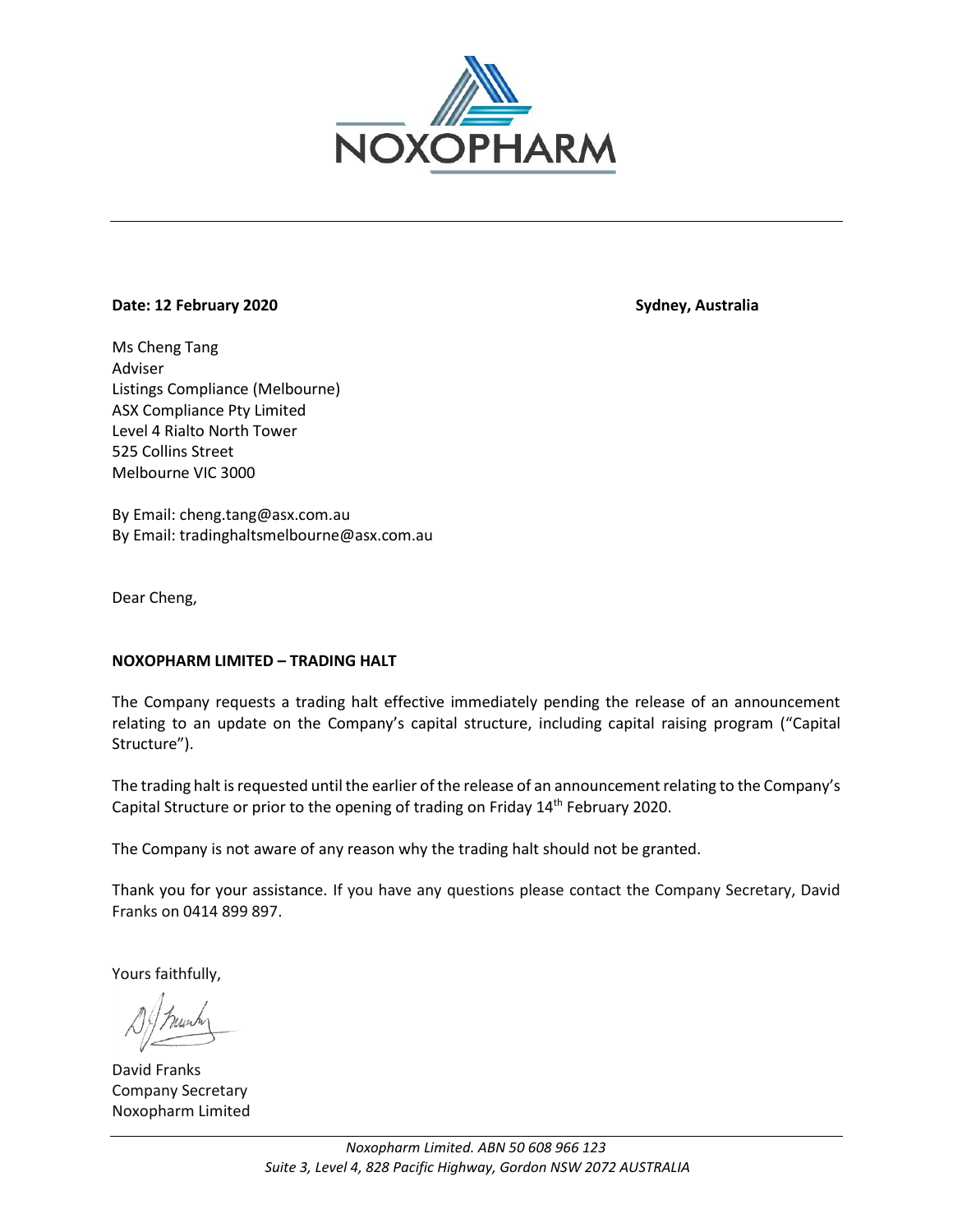

#### **About LuPIN-1**

LuPIN is an Investigator-Initiated Phase I/II, single-arm, open label study enrolling 56 men with mCRPC whose disease was progressing despite docetaxel, cabazitaxel and either abiraterone and/or enzalutamide. The study is divided into 4 cohorts of 400 mg (8 patients), 800 mg (8 patients), 800 mg (16 patients) and 1200 mg (24 patients) Veyonda<sup>®</sup> (NOX66) in combination with <sup>177</sup>Lu-PSMA-617.

The Phase I part of the study was intended to establish the safety of the combination treatment. The Phase II expansion part is intended to establish the dose-response effect of increasing Veyonda® levels in combination treatment.

Imaging inclusion criteria include a PSMA PET/CT with uptake intensity in metastases more than twice the normal liver uptake and no discordant disease on FDG PET/CT. All men receive up to 6 doses of <sup>177</sup> Lu-PSMA 617 at 6-weekly intervals and NOX66 every cycle on days 1-10.

#### **About Veyonda®**

Veyonda® is a suppository dosage form of idronoxil, a first-in-class inhibitor of sphingosine-1-phosphate (S1P). S1P is a key secondary messenger in cells, with dual roles of activating major pro-survival signalling pathways and regulating immune cell trafficking in tissues. Many solid cancers over-express S1P, supporting unregulated tumour growth and suppressing immune cell populations and activities in tumours. By inhibiting this overexpression, idronoxil acts as both a radio-sensitiser and an immunotherapy, intended to restore immune function to tumours.

#### **About Noxopharm**

Noxopharm is a clinical-stage Australian oncology drug development company with offices in Sydney and New York. The Company has a primary focus on the development of Veyonda® and is the major shareholder in the non-oncology drug development company, Nyrada Inc. (ASX:NYR)

www.noxopharm.com

Ends …………………………………….

**Investor & Corporate Enquiries: Company Secretary:**  Prue Kelly **David Franks** M: 0459 022 445 T: +61 2 8072 1400

**Media queries:** Catherine Strong Citadel-MAGNUS T: 02 8234 0111 E: [cstrong@citadelmagnus.com](mailto:cstrong@citadelmagnus.com)

E: [info@noxopharm.com](mailto:info@noxopharm.com) E: [David.Franks@automicgroup.com.au](mailto:David.Franks@automicgroup.com.au)